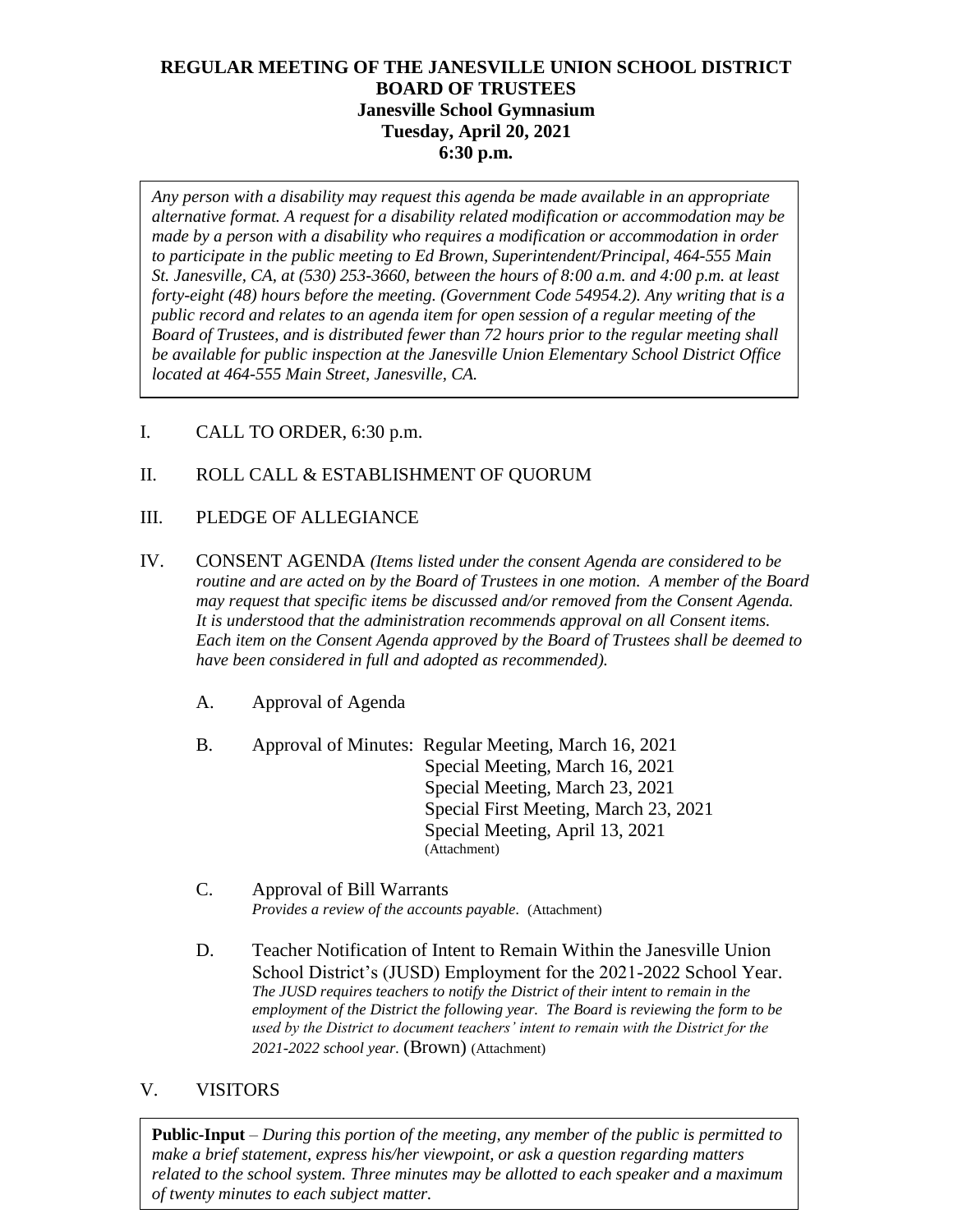## VI. CORRESPONDENCE:

A. Letter from Patricia A. Gunderson, Superintendent of the Lassen County Office of Education, Approving the Second Interim Report with a Positive Certification (Attachment)

### VII. REPORTS:

- A. Student Council Report
- B. PTO Boosters Report
- C. Janesville Teachers' Association (JTA) Report
- D. California School Employees' Association (CSEA) Report
- E. Enrollment Report (Attachment)
- F. School Site Council (Attachment)
- G. Ouarterly Interest Report (Attachment)
- H. Business Cash Flow Update (Attachment)
- I. Superintendent Report

## VIII. DISCUSSION/ACTION ITEMS:

- A. Approve Class of 2021 Graduation Trip (Fine) (Attachment)
- B. Resolution #21-15 Declaration of Classified School Employees' Week May 16 - 22, 2021 (Brown) (Attachment)
- C. Announce Classified Employee-of-the-Year (Brown)
- D. Resolution #21-16 Declaration of Teacher Week May 2 8, 2021 (Brown) (Attachment)
- E. Resolution #21-17 to Recognize and Honor Susan George as the Janesville Union School District/Masonic Lodge Teacher-of-the-Year! (Brown) (Attachment)
- F. Approve Revised School Calendar for the 2021-2022 School Year (Brown) (Attachment)
- G. Present Expenditures Plan for State and Federal COVID Relief Funds (Brown) (Attachment)
- H. Discuss/Approve Superintendent/Principal Contract for David Andreasen (Brown)
- I. Accept Letter of Resignation from Andrea Buckler (Brown) (Attachment)
- J. Accept Letter of Resignation from Tom Jaso (Brown) (Attachment)